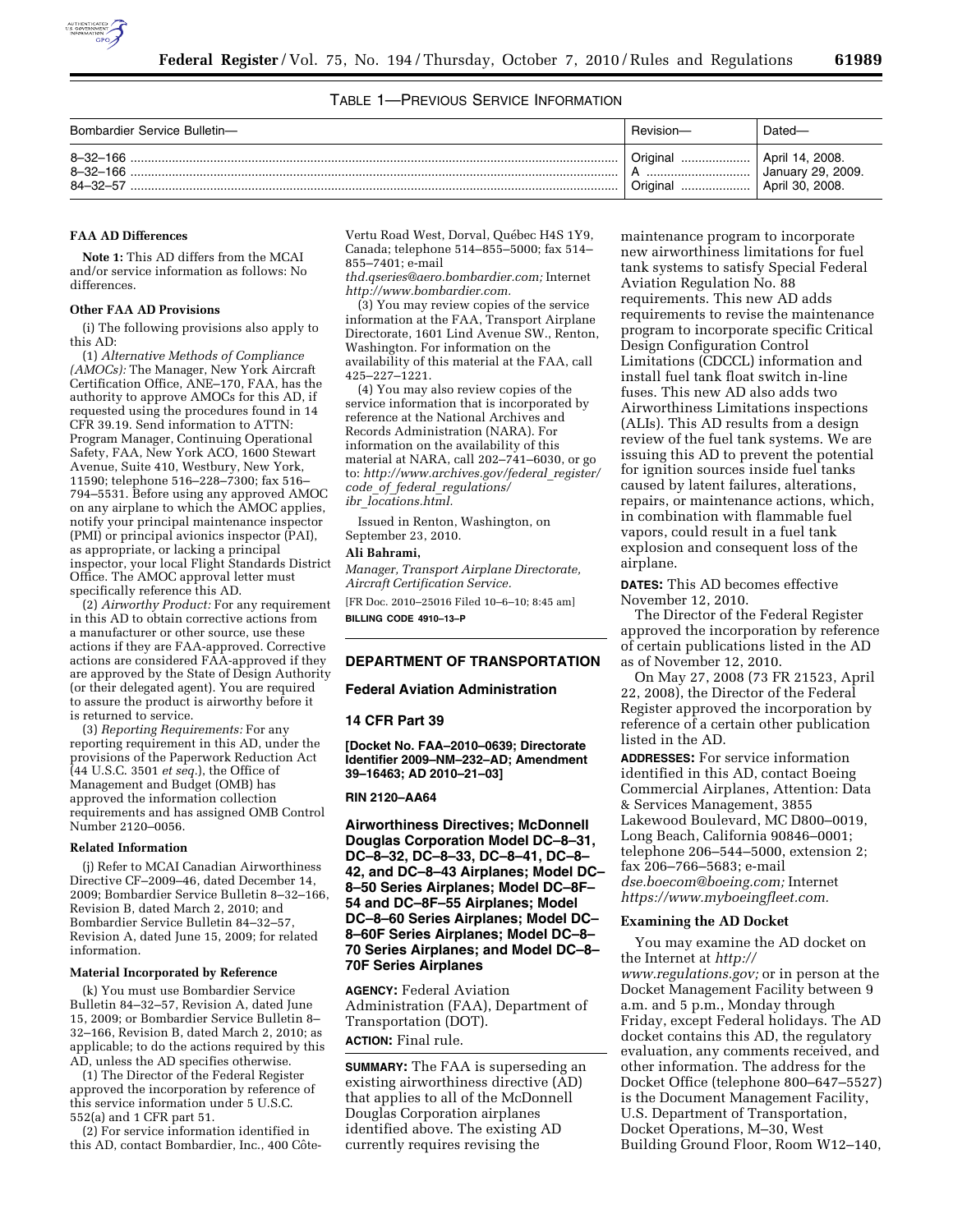1200 New Jersey Avenue, SE., Washington, DC 20590.

# **FOR FURTHER INFORMATION CONTACT:**

Samuel Lee, Aerospace Engineer, Propulsion Branch, ANM–140L, FAA, Los Angeles Aircraft Certification Office, 3960 Paramount Boulevard, Lakewood, California 90712–4137; telephone (562) 627–5262; fax (562) 627–5210.

## **SUPPLEMENTARY INFORMATION:**

## **Discussion**

The FAA issued a notice of proposed rulemaking (NPRM) to amend 14 CFR part 39 to include an AD that supersedes AD 2008–09–04, Amendment 39–15484 (73 FR 21523, April 22, 2008). The existing AD applies to all Model DC–8–31, DC–8–32, DC–8– 33, DC–8–41, DC–8–42, and DC–8–43 airplanes; Model DC–8–50 series airplanes; Model DC–8F–54 and DC– 8F–55 airplanes; Model DC–8–60 series airplanes; Model DC–8–60F series airplanes; Model DC–8–70 series airplanes; and Model DC–8–70F series airplanes. That NPRM was published in the **Federal Register** on June 25, 2010 (75 FR 36298). That NPRM proposed to continue to require revising the

maintenance program. That NPRM also proposed to add requirements to revise the maintenance program to incorporate specific Critical Design Configuration Control Limitations (CDCCL) information and install fuel tank float switch in-line fuses. That NPRM also proposed to add two Airworthiness Limitations inspections (ALIs).

## **Relevant Service Information**

We reviewed Boeing DC–8 Special Compliance Item Report, MDC– 02K9030, Revision D, dated June 9, 2010. This service information does not add any additional work. We have revised paragraphs (j), (m), and (n) of this AD to refer to this report.

## **Comments**

We provided the public the opportunity to participate in the development of this AD. No comments have been received on the NPRM or on the determination of the cost to the public.

### **Change to Paragraph Reference**

We revised paragraph (l) of this AD to correct a typographical error that appeared in the NPRM. In paragraph (l) of the NPRM, we inadvertently referred

to ''paragraph (k)'' instead of ''paragraph (j)'' of the AD. Paragraph (l) of this final rule correctly references paragraph (j) of this AD.

## **Explanation of Additional Change to NPRM**

We also clarified the airplanes affected by paragraph (k) of this AD by referring to the airplanes identified in Boeing Service Bulletin DC8–28–090, dated October 9, 2009. Airplanes not listed in the effectivity of Boeing Service Bulletin DC8–28–090, dated October 9, 2009, are not required to do the installation required by paragraph (k) of this AD.

#### **Conclusion**

We have carefully reviewed the available data and determined that air safety and the public interest require adopting the AD with the changes mentioned previously.

#### **Costs of Compliance**

There are about 125 airplanes of the affected design in the worldwide fleet. The following table provides the estimated costs for U.S. operators to comply with this AD.

## ESTIMATED COSTS

| Action                                                             | Work hours       | Average<br>labor rate<br>per hour | Parts            | Cost per airplane | Number of<br>U.S.-registered<br>airplanes | Fleet cost        |
|--------------------------------------------------------------------|------------------|-----------------------------------|------------------|-------------------|-------------------------------------------|-------------------|
| Revising the Maintenance Program (re-<br>quired by AD 2008-09-04). |                  | \$85                              | \$0 <sub>1</sub> | $\$85$            |                                           | 125   \$10,625.   |
| Revising the Airworthiness Limitation<br>Section (new action).     |                  | 85                                |                  | $$85$             |                                           | $125$   \$10,625. |
| Installing fuses (new action)                                      | Up to $35$ hours | 85                                | 0 <sup>1</sup>   | Up to \$2,975     | 125                                       | Up to \$371,875.  |

## **Authority for This Rulemaking**

Title 49 of the United States Code specifies the FAA's authority to issue rules on aviation safety. Subtitle I, section 106, describes the authority of the FAA Administrator. Subtitle VII, Aviation Programs, describes in more detail the scope of the Agency's authority.

We are issuing this rulemaking under the authority described in subtitle VII, part A, subpart III, section 44701, ''General requirements.'' Under that section, Congress charges the FAA with promoting safe flight of civil aircraft in air commerce by prescribing regulations for practices, methods, and procedures the Administrator finds necessary for safety in air commerce. This regulation is within the scope of that authority because it addresses an unsafe condition that is likely to exist or develop on products identified in this rulemaking action.

## **Regulatory Findings**

We have determined that this AD will not have federalism implications under Executive Order 13132. This AD will not have a substantial direct effect on the States, on the relationship between the national government and the States, or on the distribution of power and responsibilities among the various levels of government.

For the reasons discussed above, I certify that this AD:

(1) Is not a ''significant regulatory action'' under Executive Order 12866;

(2) Is not a ''significant rule'' under DOT Regulatory Policies and Procedures (44 FR 11034, February 26, 1979); and

(3) Will not have a significant economic impact, positive or negative, on a substantial number of small entities under the criteria of the Regulatory Flexibility Act.

We prepared a regulatory evaluation of the estimated costs to comply with

this AD and placed it in the AD docket. *See* the **ADDRESSES** section for a location to examine the regulatory evaluation.

#### **List of Subjects in 14 CFR Part 39**

Air transportation, Aircraft, Aviation safety, Incorporation by reference, Safety.

#### **Adoption of the Amendment**

■ Accordingly, under the authority delegated to me by the Administrator, the FAA amends 14 CFR part 39 as follows:

## **PART 39—AIRWORTHINESS DIRECTIVES**

■ 1. The authority citation for part 39 continues to read as follows:

**Authority:** 49 U.S.C. 106(g), 40113, 44701.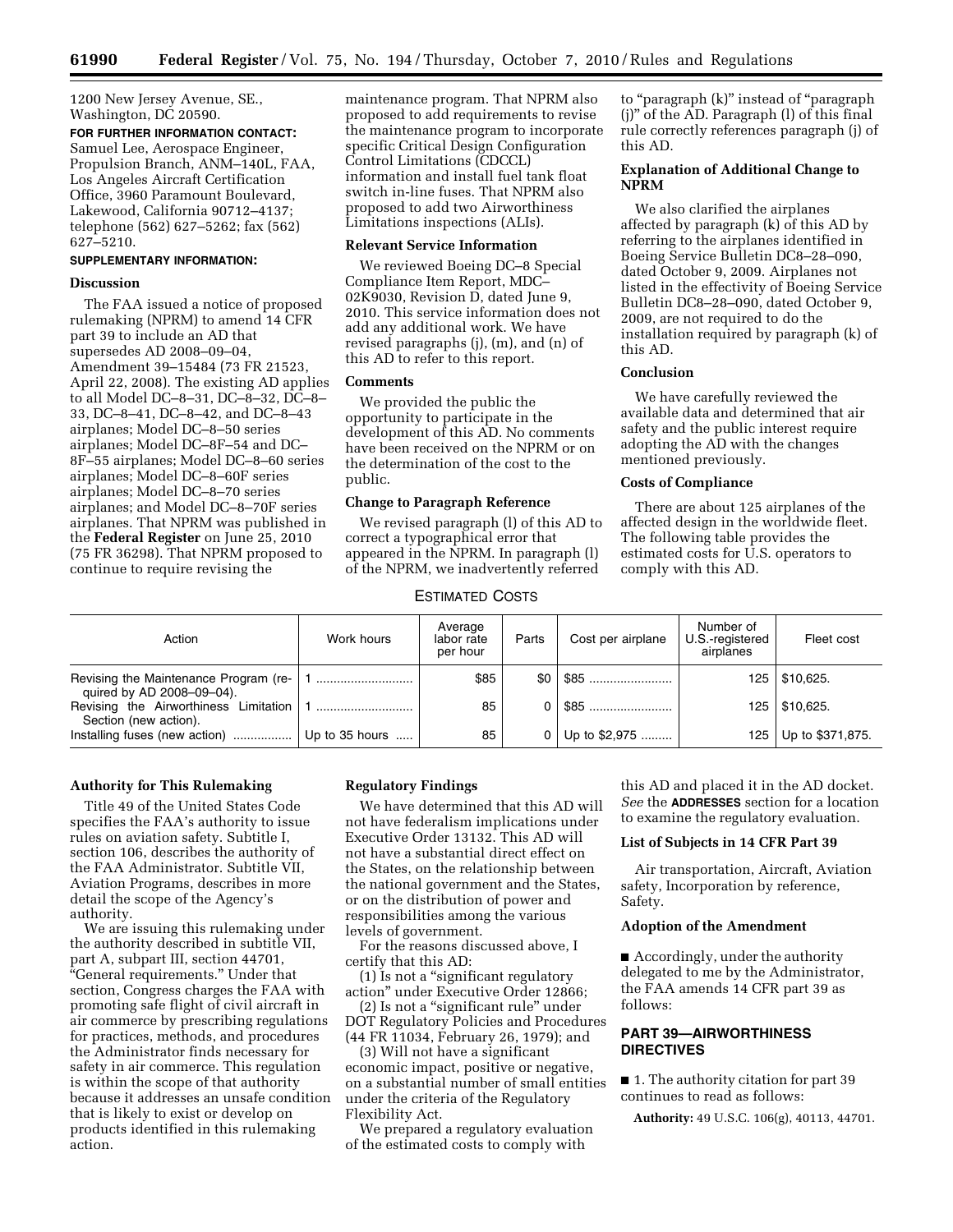#### **§ 39.13 [Amended]**

■ 2. The Federal Aviation Administration (FAA) amends § 39.13 by removing Amendment 39–15484 (73 FR 21523, April 22, 2008) and by adding the following new airworthiness directive (AD):

#### **2010–21–03 McDonnell Douglas**

**Corporation:** Amendment 39–16463. Docket No. FAA–2010–0639; Directorate Identifier 2009–NM–232–AD.

## **Effective Date**

(a) This AD becomes effective November 12, 2010.

#### **Affected ADs**

(b) This AD supersedes AD 2008–09–04, Amendment 39–15484.

#### **Applicability**

(c) This AD applies to all McDonnell Douglas Model DC–8–31, DC–8–32, DC–8– 33, DC–8–41, DC–8–42, and DC–8–43 airplanes; Model DC–8–51, DC–8–52, DC–8– 53, and DC–8–55 airplanes; Model DC–8F–54 and DC–8F–55 airplanes; Model DC–8–61, DC–8–62, and DC–8–63 airplanes; Model DC–8–61F, DC–8–62F, and DC–8–63F airplanes; Model DC–8–71, DC–8–72, and DC–8–73 airplanes; and Model DC–8–71F, DC–8–72F, and DC–8–73F airplanes; certificated in any category.

**Note 1:** This AD requires revisions to certain operator maintenance documents to include new inspections. Compliance with these inspections is required by 14 CFR 91.403(c). For airplanes that have been previously modified, altered, or repaired in the areas addressed by these inspections, the operator may not be able to accomplish the inspections described in the revisions. In this situation, to comply with 14 CFR 91.403(c), the operator must request approval for an alternative method of compliance (AMOC) in accordance with paragraph (o) of this AD. The request should include a description of changes to the required inspections that will ensure the continued operational safety of the airplane.

#### **Subject**

(d) Air Transport Association (ATA) of America Code 28: Fuel.

#### **Unsafe Condition**

(e) This AD results from a design review of the fuel tank systems. The Federal Aviation Administration is issuing this AD to prevent the potential for ignition sources inside fuel tanks caused by latent failures, alterations, repairs, or maintenance actions, which, in combination with flammable fuel vapors, could result in a fuel tank explosion and consequent loss of the airplane.

#### **Compliance**

(f) You are responsible for having the actions required by this AD performed within the compliance times specified, unless the actions have already been done.

#### **Restatement of Requirements of AD 2008– 09–04, With Revised Compliance Method**

#### **Revise the Maintenance Program**

(g) Before December 16, 2008, revise the maintenance program to incorporate the information specified in Appendixes B, C, and D of the Boeing DC–8 Special Compliance Item Report, MDC–02K9030, Revision A, dated August 8, 2006.

#### **No Reporting Requirement**

(h) Although the Boeing DC–8 Special Compliance Item Report, MDC–02K9030, Revision A, dated August 8, 2006, specifies to submit certain information to the manufacturer, this AD does not require that action.

#### **No Alternative Inspections, Inspection Intervals, or Critical Design Configuration Control Limitations (CDCCLs)**

(i) Except as provided by paragraph (m) of this AD, after accomplishing the applicable actions specified in paragraph  $(g)$  of this AD, no alternative inspections, inspection intervals, or CDCCLs may be used unless the inspections, intervals, or CDCCLs are approved as an AMOC in accordance with the procedures specified in paragraph (o) of this AD.

#### **New Requirements of This AD**

#### **Revise the Maintenance Program**

(j) Within 30 days after the effective date of this AD, revise the maintenance program to incorporate the information required by paragraphs (j)(1), (j)(2), and (j)(3) of this AD.

(1) CDCCL 20–10, ''DC–8 Float Switch Circuit'' in Appendix B of Boeing DC–8 Special Compliance Item Report, MDC– 02K9030, Revision C, dated January 5, 2010; or Revision D, dated June 9, 2010.

(2) ALI 30–1 ''DC–8 Pneumatic System Decay Check'' in Appendix C of Boeing DC– 8 Special Compliance Item Report, MDC– 02K9030, Revision C, dated January 5, 2010; or Revision D, dated June 9, 2010.

(3) ALI 28–1, ''DC–8 Alternate and Center Auxiliary Tank Fuel Pump Control Systems Check,'' in Appendix C of Boeing DC–8 Special Compliance Item Report, MDC– 02K9030, Revision C, dated January 5, 2010; or Revision D, dated June 9, 2010.

#### **Install the In-Line Fuses**

(k) For airplanes identified in Boeing Service Bulletin DC8–28–090, dated October 9, 2009: Within 60 months after the effective date of this AD, install the fuel tank float switch in-line fuses in the leading edges of

the front spars of the left and right wings, in accordance with the Accomplishment Instructions of Boeing Service Bulletin DC8– 28–090, dated October 9, 2009.

#### **No Alternative Inspections, Inspection Intervals, or Critical Design Configuration Control Limitations (CDCCLs)**

(l) After accomplishing the actions specified in paragraph (j) of this AD, no alternative inspections, inspection intervals, or CDCCLs may be used unless the inspections, intervals, or CDCCLs are approved as an AMOC in accordance with the procedures specified in paragraph (o) of this AD.

(m) Revising the maintenance program to incorporate the information specified in Appendixes B, C, and D of the Boeing DC– 8 Special Compliance Item Report, MDC– 02K9030, Revision B, dated July 23, 2009; Revision C, dated January 5, 2010; or Revision D, dated June 9, 2010; is acceptable for compliance with the actions specified in paragraph (g) of this AD.

#### **No Reporting Requirement**

(n) Although the Boeing DC–8 Special Compliance Item Report, MDC–02K9030, Revision B, dated July 23, 2009; Revision C, dated January 5, 2010; and Revision D, dated June 9, 2010; specify to submit certain information to the manufacturer, this AD does not require that action.

#### **Alternative Methods of Compliance (AMOCs)**

(o)(1) The Manager, Los Angeles Aircraft Certification Office (ACO), FAA, has the authority to approve AMOCs for this AD, if requested using the procedures found in 14 CFR 39.19. Send information to ATTN: Samuel Lee, Aerospace Engineer, Propulsion Branch, ANM–140L, FAA, Los Angeles Aircraft Certification Office (ACO), 3960 Paramount Boulevard, Lakewood, California 90712–4137; telephone (562) 627–5262; fax (562) 627–5210.

(2) To request a different method of compliance or a different compliance time for this AD, follow the procedures in 14 CFR 39.19. Before using any approved AMOC on any airplane to which the AMOC applies, notify your principal maintenance inspector (PMI) or principal avionics inspector (PAI), as appropriate, or lacking a principal inspector, your local Flight Standards District Office. The AMOC approval letter must specifically reference this AD.

## **Material Incorporated by Reference**

(p) You must use the applicable service information contained in Table 1 of this AD to do the actions required by this AD, unless the AD specifies otherwise.

#### TABLE 1—ALL MATERIAL INCORPORATED BY REFERENCE

| Document | Revision | Date                                                                   |
|----------|----------|------------------------------------------------------------------------|
|          |          | August 8, 2006.<br>July 23, 2009.<br>January 5, 2010.<br>June 9, 2010. |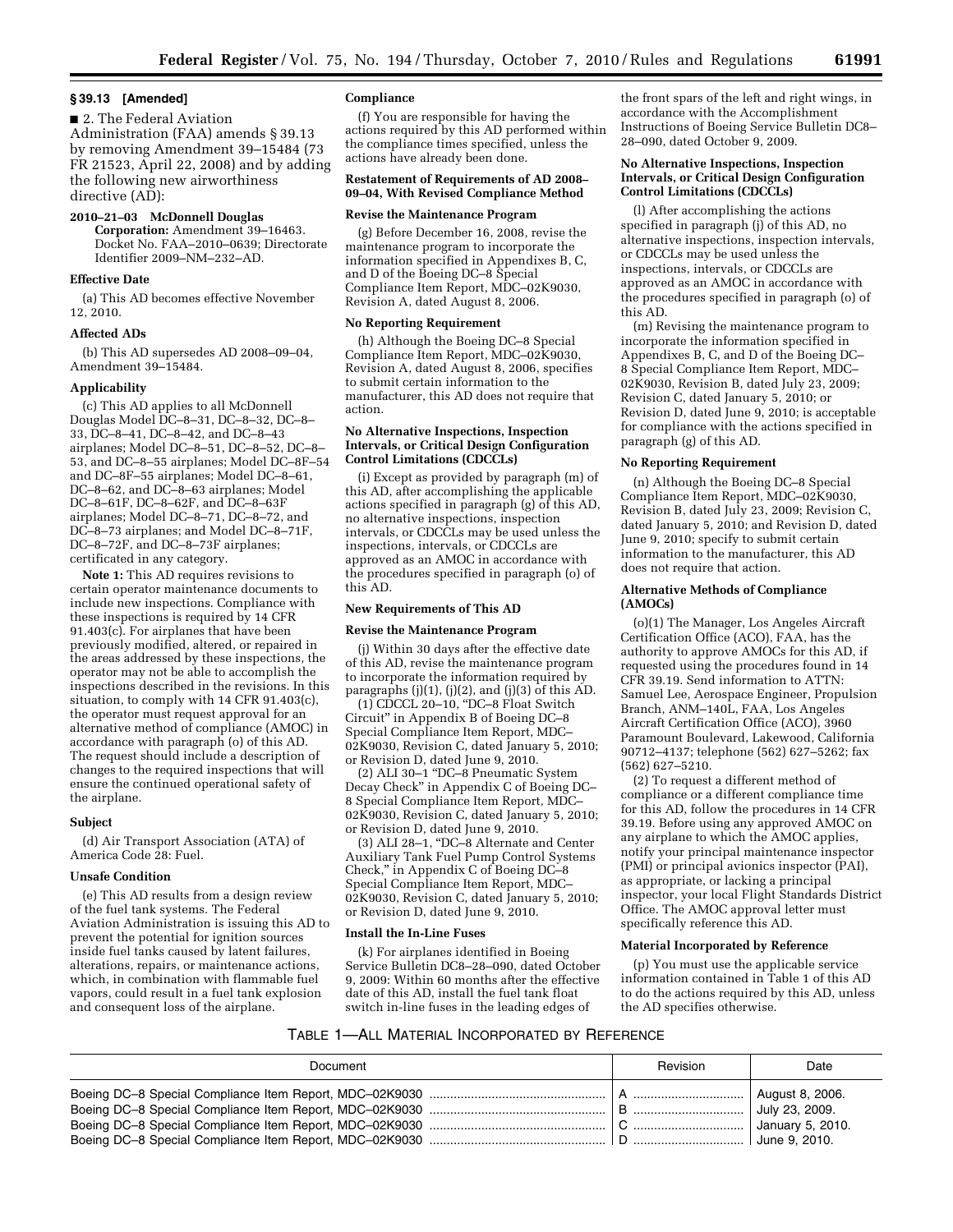## TABLE 1-ALL MATERIAL INCORPORATED BY REFERENCE-Continued

| Document                           | Revision      | Date                |
|------------------------------------|---------------|---------------------|
| Boeing Service Bulletin DC8-28-090 | Original<br>. | 2009.<br>October 9. |

 $\begin{array}{c} \text{Boeing DC--8 Special Compliance Item}\\ \text{Report, MDC--02K9030, Revision B, dated} \end{array}$ 

July 23, 2009, contains the following effective pages:

## LIST OF EFFECTIVE PAGES

| Page title/description | Page number(s)     | <b>Revision number</b>                                                                                                                                                                                                                                                                                                                     | Date shown on<br>Page(s)                                                                                                                                       |
|------------------------|--------------------|--------------------------------------------------------------------------------------------------------------------------------------------------------------------------------------------------------------------------------------------------------------------------------------------------------------------------------------------|----------------------------------------------------------------------------------------------------------------------------------------------------------------|
|                        | B1, B3, B4, B6-B12 | C6–C10 $\ldots$ $\ldots$ $\ldots$ $\ldots$ $\ldots$ $\ldots$ $\ldots$ $\ldots$ $\ldots$ $\ldots$ $\ldots$ $\ldots$ $\ldots$ $\ldots$ $\ldots$ $\ldots$ $\ldots$ $\ldots$ $\ldots$ $\ldots$ $\ldots$ $\ldots$ $\ldots$ $\ldots$ $\ldots$ $\ldots$ $\ldots$ $\ldots$ $\ldots$ $\ldots$ $\ldots$ $\ldots$ $\ldots$ $\ldots$ $\ldots$ $\ldots$ | July 23, 2009.<br>None shown.*<br>None shown.*<br>None shown.*<br>None shown.*<br>None shown.*<br>None shown.*<br>None shown.*<br>None shown.*<br>None shown.* |

Boeing DC–8 Special Compliance Item<br>Report, MDC–02K9030, Revision C, dated

January 5, 2010, contains the following effective pages:

## **LIST OF EFFECTIVE PAGES**

| Page title/description | Page number(s) | <b>Revision number</b> | Date shown on<br>page(s)                                                                                                         |
|------------------------|----------------|------------------------|----------------------------------------------------------------------------------------------------------------------------------|
|                        |                |                        | January 5, 2010.<br>None shown.*<br>None shown.*<br>None shown.*<br>None shown.*<br>None shown.*<br>None shown.*<br>None shown.* |
| Appendix D             |                | <b>New</b>             | None shown.*<br>None shown.*<br>None shown.*<br>None shown.*                                                                     |

Boeing DC–8 Special Compliance Item<br>Report, MDC–02K9030, Revision D, dated

June 9, 2010, contains the following effective pages:

## **LIST OF EFFECTIVE PAGES**

| Page title/description | Page number(s)          | Revision number | Date shown on<br>page(s)                        |
|------------------------|-------------------------|-----------------|-------------------------------------------------|
|                        |                         |                 | June 9, 2010.<br>June 22, 2010.<br>None shown.* |
|                        |                         |                 | None shown.*                                    |
|                        |                         |                 | None shown.*<br>None shown.*                    |
|                        |                         |                 | None shown.*                                    |
|                        | B1, B3, B6, B7, B9, B12 |                 | None shown.*<br>None shown.*                    |
|                        |                         |                 | None shown.*                                    |
|                        |                         |                 | None shown.*<br>None shown.*                    |
|                        |                         |                 | None shown.*<br>None shown.*                    |
| Appendix D             |                         |                 | None shown.*                                    |